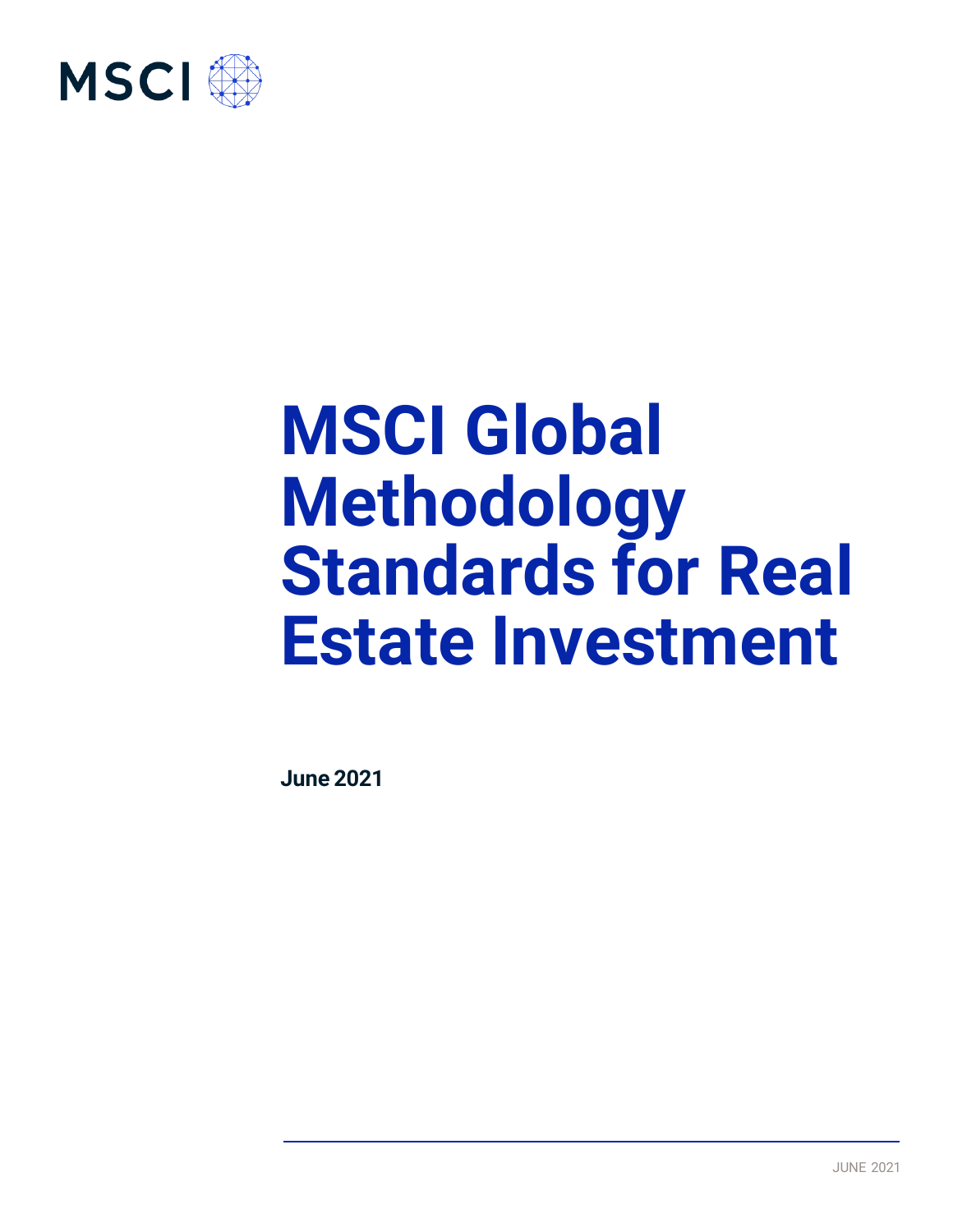

| <b>Contents</b> |                |                                                                |
|-----------------|----------------|----------------------------------------------------------------|
|                 | $\overline{2}$ |                                                                |
|                 | 3              |                                                                |
|                 | 3.1            |                                                                |
|                 | 3.2            |                                                                |
| 3.3             |                |                                                                |
|                 | 3.4            |                                                                |
|                 | 3.5            |                                                                |
|                 | 3.6            |                                                                |
|                 | 3.7            | MSCI Real Estate - BMR Benchmarks Methodology Specifications 6 |
|                 | 4              |                                                                |
|                 | 4.1            |                                                                |
|                 | 4.2            |                                                                |
|                 | 4.3            |                                                                |
|                 | 5              |                                                                |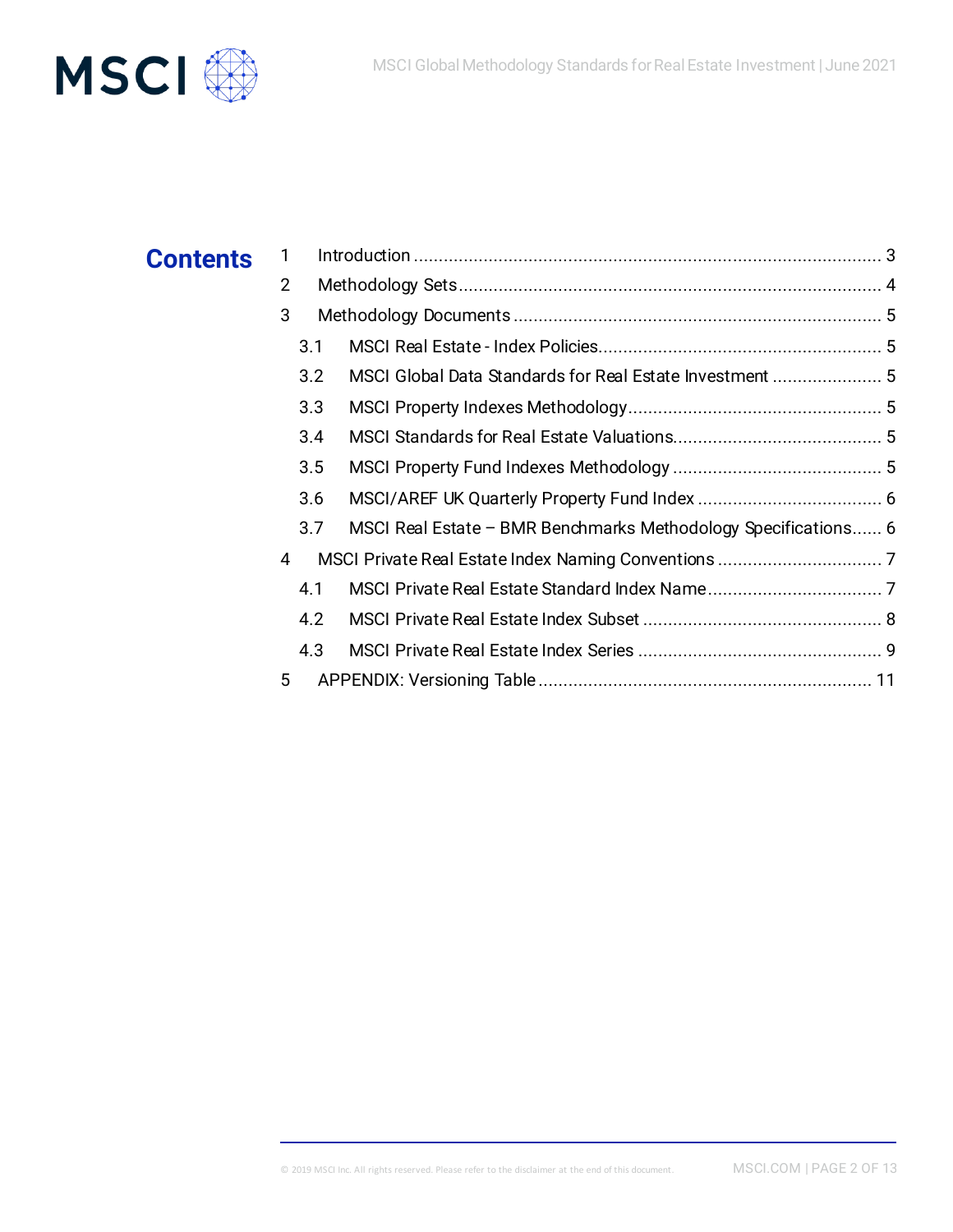

# **1 Introduction**

MSCI provides a wide variety of Private Real Estate Indexes, which are governed by rules-based methodologies.

Methodology documents outline index objectives and describe the rules and guidelines followed by MSCI to create and maintain the MSCI Private Real Estate Indexes in the widest set of possible circumstances, including situations of market stress. MSCI's rules-based private real estate index methodologies are designed to ensure that indexes are determined with integrity, and that discretion with respect to methodology is only used in unusual cases not effectively addressed by the methodologies.

This document outlines the list of various published MSCI Private Real Estate Index methodology documents, which are available on MSCI's website at www.msci.com/real-estate-methodology. This document also covers the naming convention applied to MSCI Private Real Estate Indexes which corresponds to the methodology used for an index.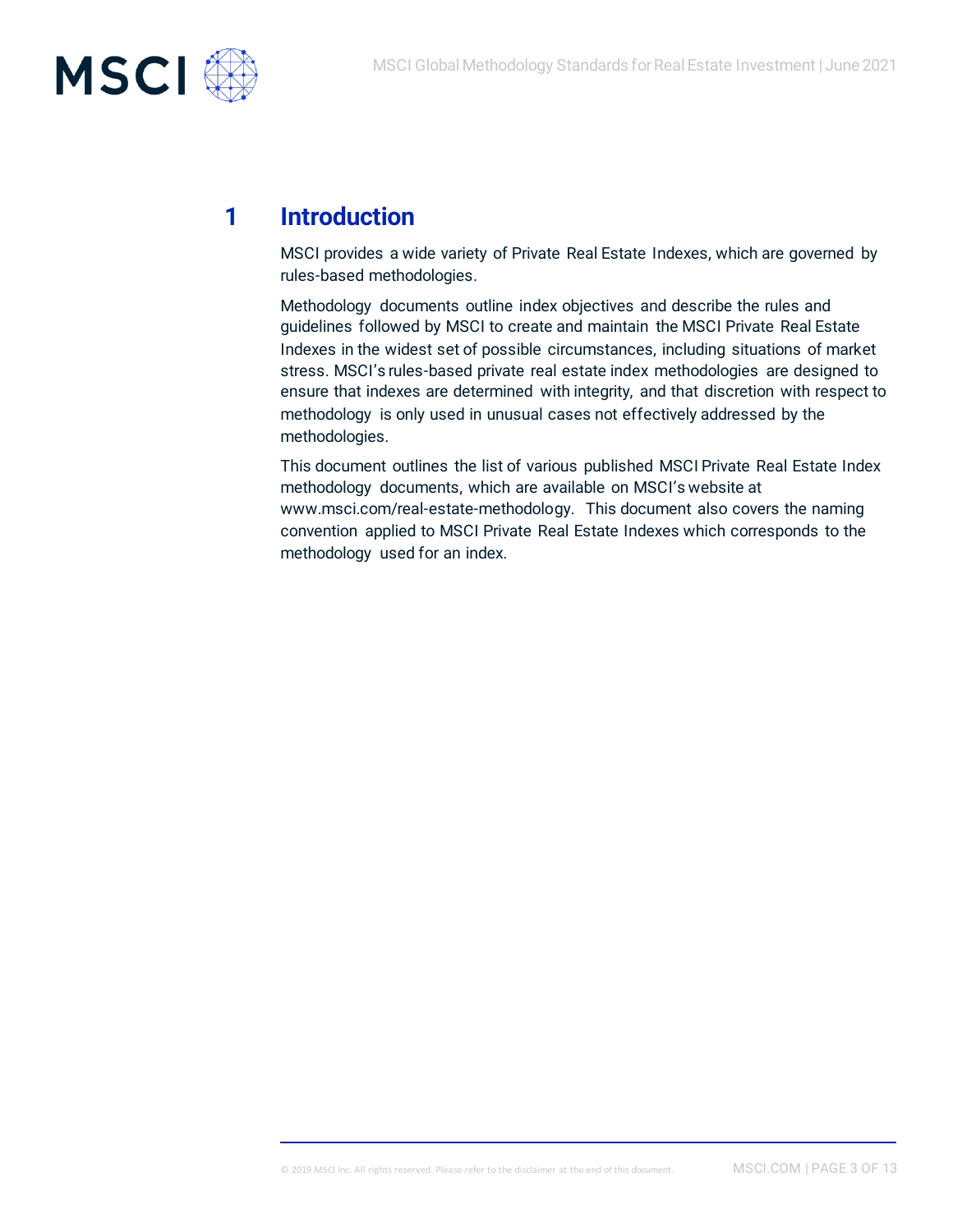

## **2 Methodology Sets**

MSCI Private Real Estate Indexes are governed by a set of methodology documents (Methodology Set) which define the full methodology governing a specific index.

The Methodology Set for all MSCI Private Real Estate Indexes includes:

- MSCI Real Estate Index Policies
- MSCI Global Data Standards for Real Estate Investment

For a Property Index, the Methodology Set additionally includes:

- MSCI Property Indexes Methodology
- MSCI Standards for Real Estate Valuations
- Additional methodology specifications, as appropriate to the market or index.

For a Property Fund Index, the Methodology Set additionally includes:

- MSCI Property Fund Indexes Methodology
- Additional methodology specifications, as appropriate to the market or index, for example, MSCI/AREF UK Quarterly Property Fund Index Methodology.

For BMR Benchmarks<sup>1</sup>, the Methodology Set includes the Property Index Methodology Set or Property Fund Index Methodology Set, as applicable, together with the MSCI Real Estate - BMR Benchmarks Methodology Specifications document, which describes any additional methodology specifications and documents for the BMR Benchmarks.

<sup>&</sup>lt;sup>1</sup> A "BMR Benchmark" is an MSCI Private Real Estate Index for which MSCI Limited has provided written permission in each instance to its client to be used for a BMR regulated use.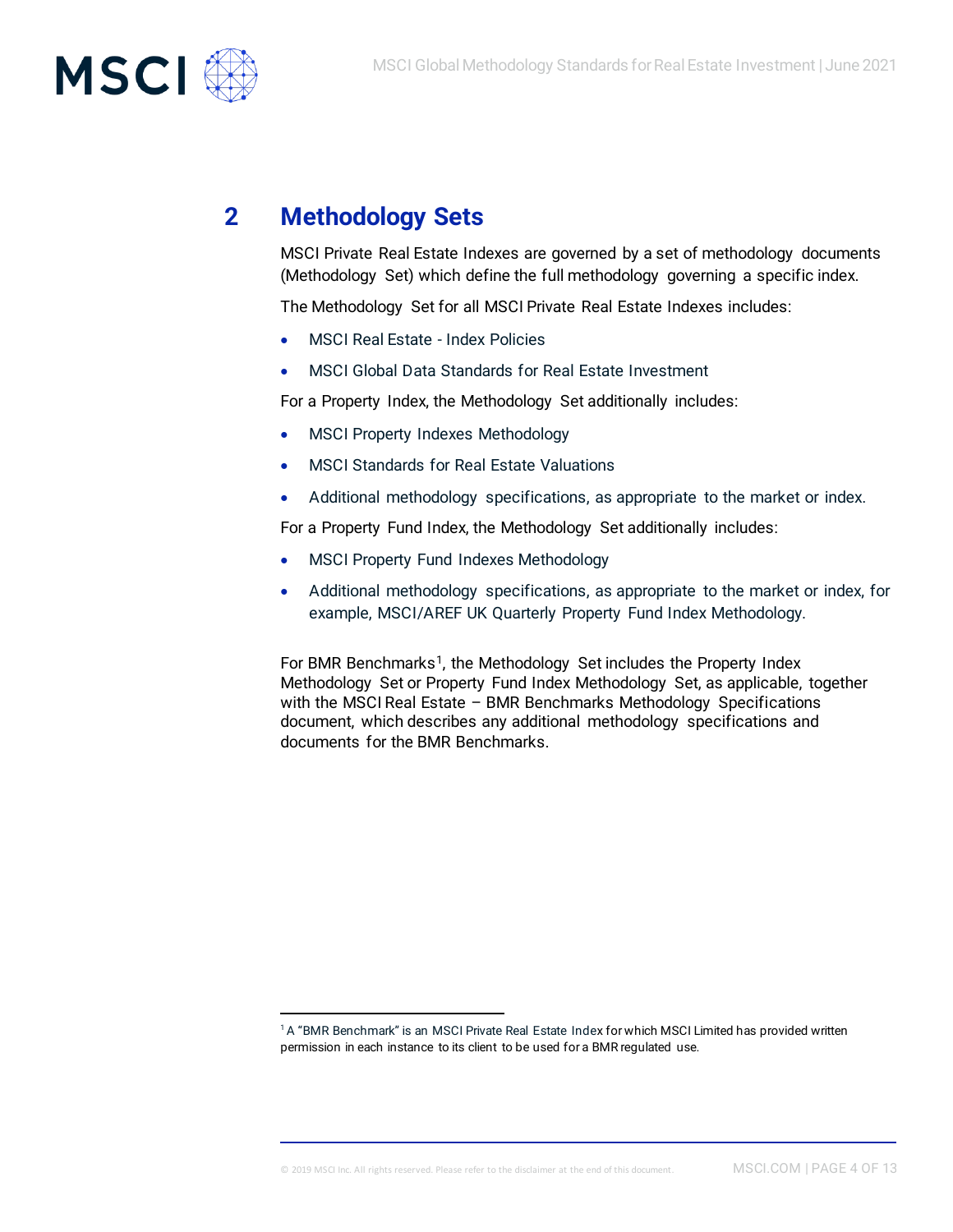

## **3 Methodology Documents**

#### 3.1 [MSCI REAL ESTATE -](https://www.msci.com/documents/1296102/12180844/MSCI+Real+Estate+Index+Design+Guidelines+and+Policies+January+2019.pdf/a7b7023a-ebc9-c2e5-fde9-34074294ed2e) INDEX POLICIES

The [MSCI Real Estate](https://www.msci.com/documents/1296102/1311232/MSCI+Real+Estate+-+Index+Policies.pdf/3ff76e55-16e6-d0a1-0521-bf1ee0e12ded?t=1560338188287&download=true) - Index Policies document is part of each Methodology Set and sets out the development and maintenance for the MSCI Private Real Estate Indexes, including Index Design Guidelines and key index policies.

#### 3.2 [MSCI GLOBAL DATA STANDARDS](https://www.msci.com/documents/1296102/12180844/MSCI+Global+Data+Standards+January+2019.pdf/f7b6b558-daff-4caa-09ce-7c96e82b81d2) FOR REAL ESTATE INVESTMENT

The [MSCI Global Data Standards for Real Estate Investment](https://www.msci.com/documents/1296102/1311232/MSCI+Global+Data+Standards+for+Real+Estate+Investment.pdf/35c1e209-575f-fc64-9572-86d02d66b5b8?t=1560338187268&download=true) document defines the data fields collected from clients. The document provides background to the Data Standards, explaining its purpose, benefits and structure and includes appendices listing all fields, enumerations, definitions and data formats.

#### 3.3 [MSCI PROPERTY INDEXES METHODOLOGY](https://www.msci.com/documents/1296102/12180844/MSCI+Methodology+for+Property+Fund+Indexes+January+2019.pdf/0094bf7c-62f8-14d3-5a24-09dbfb332210)

The [MSCI Property Indexes Methodology](https://www.msci.com/documents/1296102/1311232/MSCI+Property+Indexes+Methodology.pdf/a33f5a6c-a5e4-4d18-f460-d8c537ded968?t=1560423258726) document outlines how MSCI creates and maintains its Property Indexes, market information and analytics, which are designed to address the needs of real estate and multi-asset class investors.

MSCI's Property Indexes measure the performance of global, regional and individual national markets and segments by calculating and aggregating the performance of individual properties.

#### 3.4 [MSCI STANDARDS FOR REAL ESTATE VALUATIONS](https://www.msci.com/documents/1296102/12180844/MSCI+Requirements+for+Real+Estate+Valuations+January+2019.pdf/7da97ce2-7927-4cf0-8620-fd5a34cb5d1e)

The standards for the asset level valuations used in the MSCI Property Indexes are provided in th[e MSCI Standards for Real Estate Valuations](https://www.msci.com/documents/1296102/1311232/MSCI+Standards+for+Real+Estate+Valuations.pdf/9436873c-fdf3-c896-3cc3-0996fc11159e?t=1560338188051&download=true) document.

For most financial asset classes, investment performance measurement is based upon transaction prices. The relatively low liquidity of private real estate investments renders the establishment of purely price-based property indexes problematic. As a result, the MSCI Property Indexes are predominantly constructed from professional valuations.

## 3.5 [MSCI PROPERTY FUND INDEXES](https://www.msci.com/documents/1296102/12180844/MSCI+Methodology+for+Property+Fund+Indexes+January+2019.pdf/0094bf7c-62f8-14d3-5a24-09dbfb332210) METHODOLOGY

The [MSCI Property Fund Indexes Methodology](https://www.msci.com/documents/1296102/1311232/MSCI+Property+Fund+Indexes+Methodology.pdf/c6aa6d08-aba2-e608-be91-d69d53864256?t=1560338186894&download=true) document outlines how MSCI creates and maintains its Property Fund Indexes and market information, which are designed to address the needs of real estate and multi-asset class investors.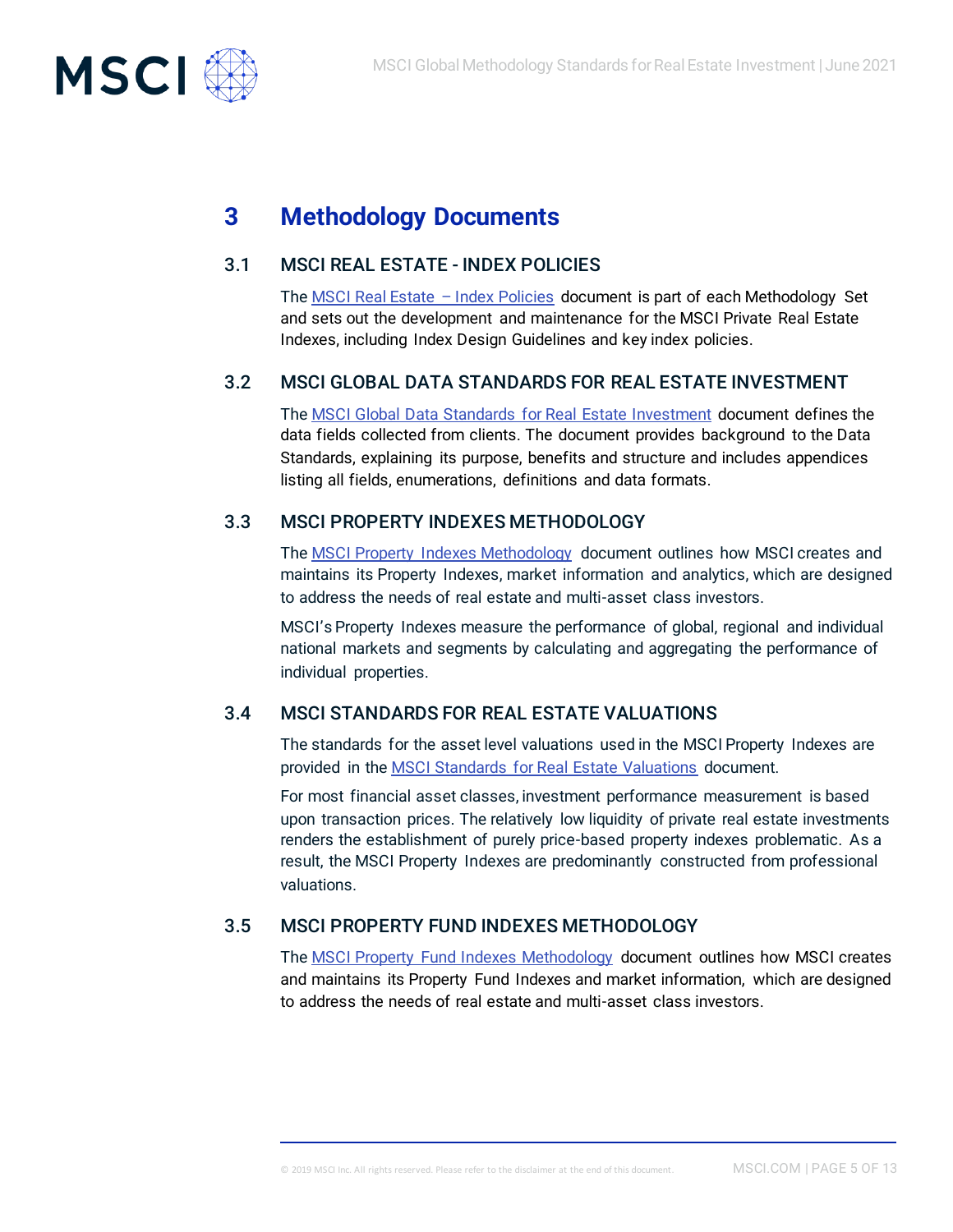

The objective of MSCI Property Fund Indexes is to measure the performance of unlisted pooled structures, including the effects of cash holdings, leverage and fund operating costs, as well as the returns to the underlying real estate assets.

## 3.6 MARKET SPECIFIC PROPERTY FUND INDEX METHODOLOGY DOCUMENTS

The Market Specific Methodology Documents provide details on the specific methodology for the respective Property Fund Index and includes, among other things, the index inclusion requirements, the definition of the sub-indexes and data provision requirements. The methodology books are available on the [Real Estate](https://www.msci.com/real-estate-methodology)  [Methodology Documents](https://www.msci.com/real-estate-methodology) section on the MSCI website.

The section includes among other market specific document the MSCI/AREF UK [Quarterly Property Fund Index Methodology.](https://www.msci.com/documents/1296102/1311232/MSCI+AREF+UK+Quarterly+Property+Fund+Index+Methodology.pdf/547a659d-8c42-1467-4b12-e339aa58548d?t=1560338187832&download=true) The MSCI/AREF UK Quarterly Property Fund Index is designed to represent the performance of UK unlisted pooled property funds. The Index is value-weighted, and it is based on the Net Asset Value (NAV) of its constituent property funds each quarter.

## 3.7 MSCI REAL ESTATE – BMR BENCHMARKS METHODOLOGY **SPECIFICATIONS**

The MSCI Real Estate – [BMR Benchmarks Methodology Specifications](https://www.msci.com/documents/1296102/1311232/MSCI+Real+Estate+%E2%80%93+BMR+Benchmarks+Methodology+Specifications.pdf/56adec2c-0616-1995-a0f1-c191f8cf559e?t=1560338188584&download=true) document sets out the additional detailed methodology specifications for BMR Benchmarks.

A "BMR Benchmark" is an MSCI Private Real Estate Index for which MSCI Limited has provided written permission in each instance to its client to be used for a BMR regulated use. A BMR Benchmark may be a Standard Index or an index automatically calculated from a Standard Index using pre-configured specifications.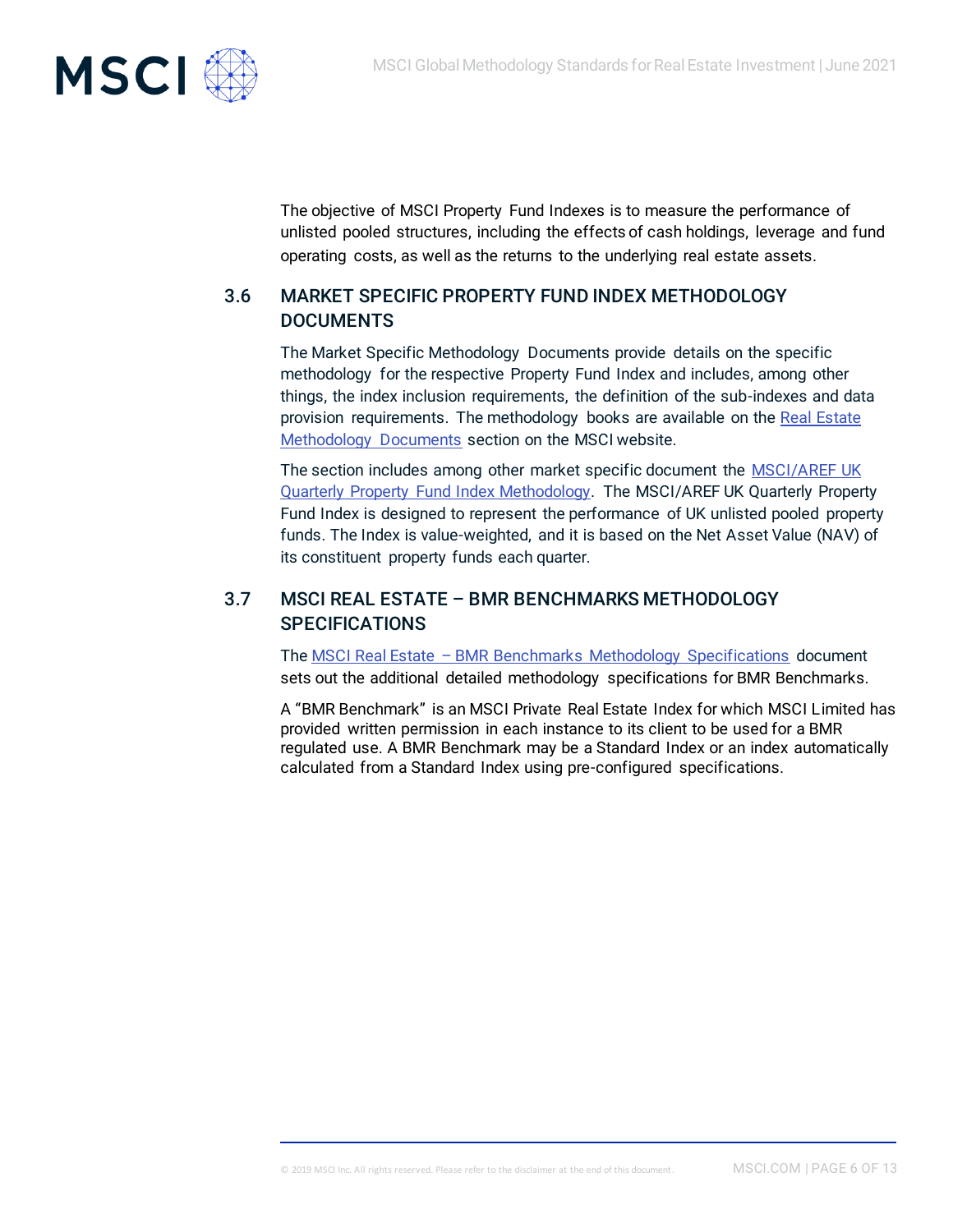

## **4 MSCI Private Real Estate Index Naming Conventions**

The name of an MSCI Private Real Estate Index series may comprise of up to three components. The first component is the name of the Standard Index upon which the specific index is based. The second component describes any selection filter that has been applied to a Standard Index in creating a sub-index. The third component indicates the actual index series that is calculated and includes among other things the measure, based on the methodology as defined in the respective methodology book for the Standard Index.

Using this approach, each name is unique and descriptive. In exceptional circumstances, if a name becomes too long due to the complexity of its definition, MSCI may decide to create an alternative unique name which is shorter. In this case its description will be more fully detailed in a custom methodology document.

#### 4.1 MSCI PRIVATE REAL ESTATE STANDARD INDEX NAME

The Standard Index name indicates the national market or multinational region which it covers, the reporting frequency and the primary methodology. A Standard Index may be labeled MSCI or it may be co-branded. It does not reference any additional filters relating to the index scope.

Indexes based on the MSCI Property Indexes Methodology are named "Property Indexes" while those based on the MSCI Property Fund Indexes Methodology are named "Property Fund Indexes."

The frequency normally reflects the minimum required data provision regime for an index – monthly, quarterly, bi-annual or annual. In certain markets, however, indexes deviate from full calendar year-end synchronization, which means that the frequency of the releases does not necessarily nest neatly into the standard annual/quarterly/monthly framework. Examples include a biannual index that is based on data to March and September year-ends, and annual indexes based on data to a March year-end.

Some indexes are refreshed and released quarterly but do not fulfill all the requirements of a full quarterly index in that *not all* assets are re-valued each quarter. These indexes reflect a rolling valuation frequency which may vary from quarterly to annual. In these cases, the index is considered to be a rolling 12-month index that is updated each quarter.

MSCI Private Real Estate Indexes may be either frozen (fixed history) or unfrozen (history updated at each release date to reflect current composition and available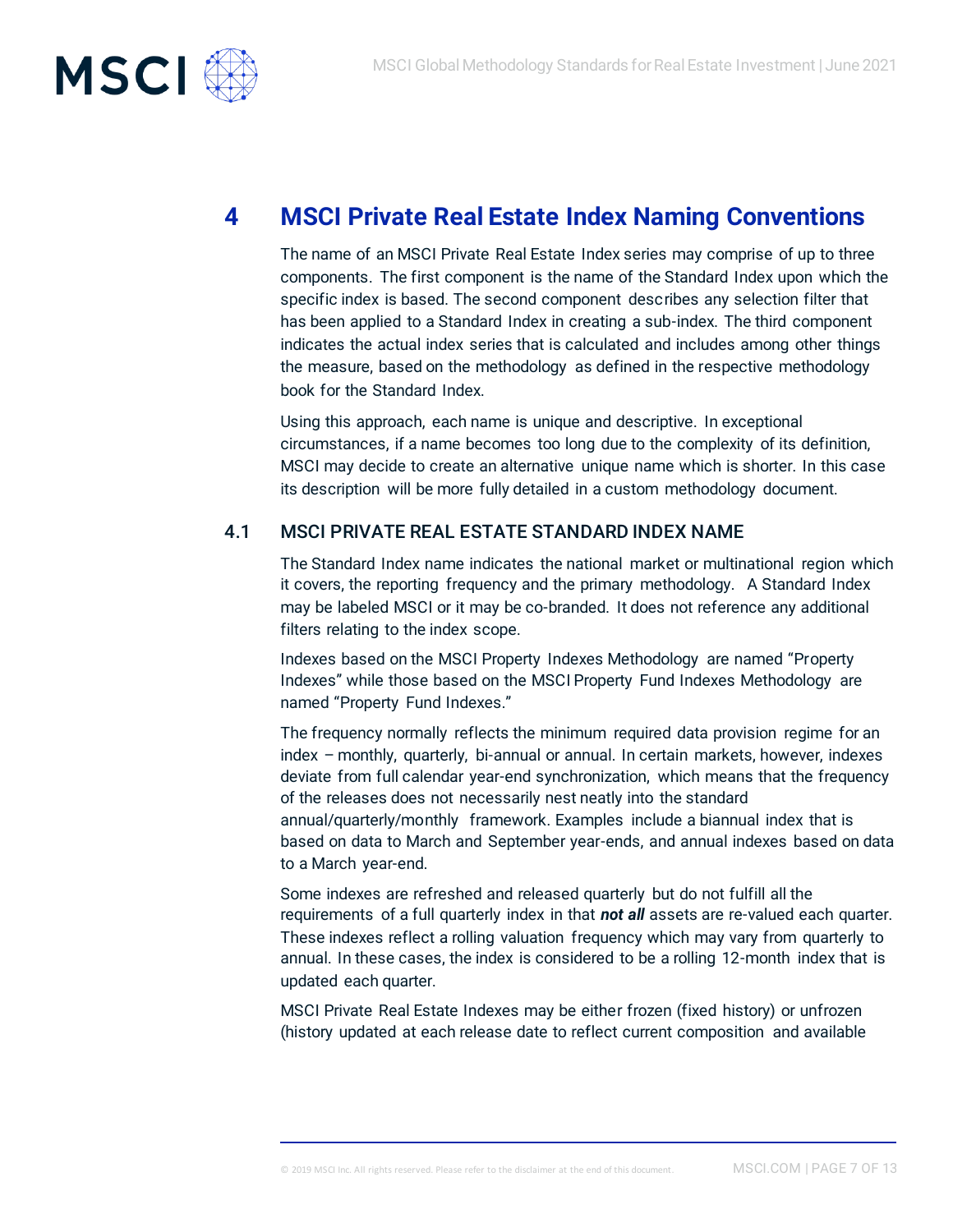

data). This distinction is also made clear in the naming of each Standard Index. All unfrozen are labeled "unfrozen," while all frozen indexes receive no such label.

*Examples of MSCI Private Real Estate Standard Index Names:*

**MSCI U.S. Annual Property** Index **(Unfrozen) MSCI/AREF UK Quarterly Property Fund** Index {Brand/co-brand}{country/region} {minimum frequency}{Property/Property Fund}Index {History}

## 4.2 MSCI PRIVATE REAL ESTATE INDEX SUBSET

Any index subsets can in principle become a "named" sub-index of any Standard Index through the application of attribute filters (also known as a screen) to the Standard Index. Three broad types of filter attributes are most commonly used, which can be applied to both Property and Property Fund Indexes. These are:

#### **Peer Group filters**

Peer group filters are based on characteristics of the fund or portfolio rather than the underlying assets and may be linked to the type of investor, the structure of the fund, its investment strategy or mandate, or its overall size (i.e. MSCI/AREF UK All Balanced Quarterly Property Fund Index).

Indexes defined by clients that *exclude* specific portfolios or funds fall into this category. Such screening is commonly used when clients wish to exclude their own (fund, portfolio or house) contribution to an index for the purposes of relative measurement. (i.e. MSCI U.S. (excluding Fund X) Quarterly Property Index (unfrozen)).

#### - **Geographic filters**

Geographic filters include or exclude certain regions from the overall geographic scope of a particular Standard Index, usually for the purpose of matching a geographical defined investment mandate (i.e. MSCI UK Central London Quarterly Property Index). One or more countries may be ruled out of a multinational index or a subset of regions from a country index. In certain cases, a mandate will focus on a very specific target area for investment and this will require an equally specific index.

#### **Property attribute filters**

Property attribute filters encompass a wide variety of asset characteristics that can be used to define index subsets. These attributes are most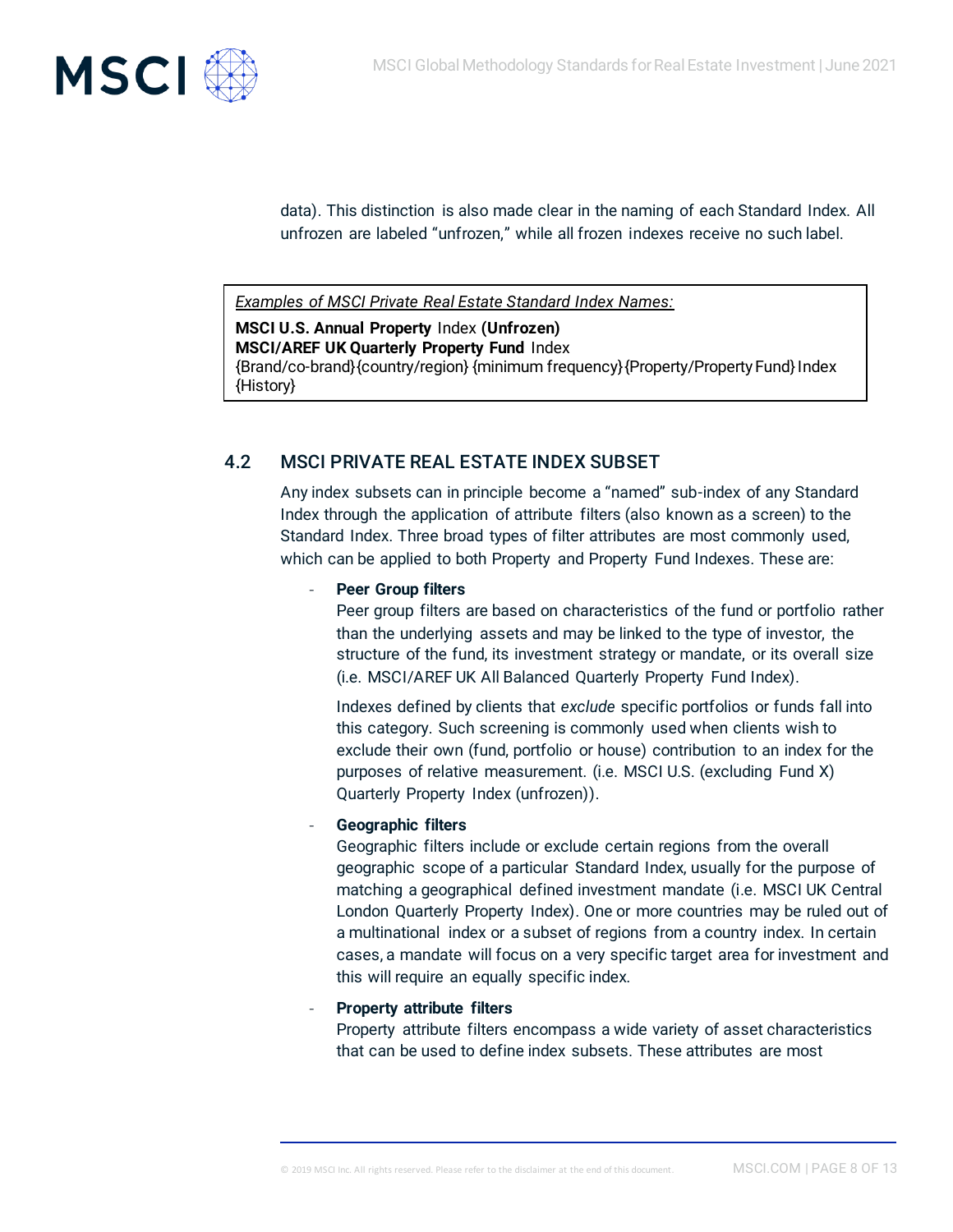

obviously applicable to Property Indexes, but in certain cases can also be used to create sub-indexes from Property Fund Indexes. The most frequently referenced attributes are property sectors and more detailed property types, as defined in the MSCI Property Indexes Methodology (i.e. MSCI Germany Shopping Centers Annual Property Index (unfrozen)). Other commonly required property attribute filters include the size of a property (either based on capital value or floor space), its construction date and its green building certification (if available).

For filters based on asset value bands, MSCI offers both recalibrated and nonrecalibrated (fixed) indexes. For recalibrated indexes, property value is one of the index criteria (e.g., Shopping Centers >£20m at each period end). Because property values change over time, such indexes may require recalibration. The recalibration procedure is defined in the MSCI Property Indexes Methodology.

MSCI's multinational Property Indexes can be market-size weighted (using MSCI's Market Size estimates) or sample weighted (based solely on the data provided to MSCI without reweighting). Therefore, for all multinational Property Indexes the weighting method is always referenced in the index name. However, all MSCI's multinational Property Fund Indexes are sample weighted and therefore this attribute is not included in the naming of those indexes.

In addition to the standard weighting options, clients may provide MSCI with target weights, drawn from investment strategies or mandates, to be used for reweighting in custom indexes.

*Examples of MSCI Private Real Estate Index Subset names:*

MSCI U.S. **(excl. Fund xxx) New York Office** Annual Property Index (Unfrozen) MSCI/AREF UK **All Balanced** Quarterly Property Fund Index {Peer Group Filters} {Geographic Filters} {Property Attribute Filters}

## 4.3 MSCI PRIVATE REAL ESTATE INDEX SERIES

The index series names for each Standard Index are designed to indicate the index calculation methodology and specifically reference a pre-defined performance measure.

The performance measure reference will often include additional elements so that the full designation of the measure is clear. The most commonly used and reported performance measure is total return, but any other performance measure may be reported and thus referenced in the series name. For property fund indexes more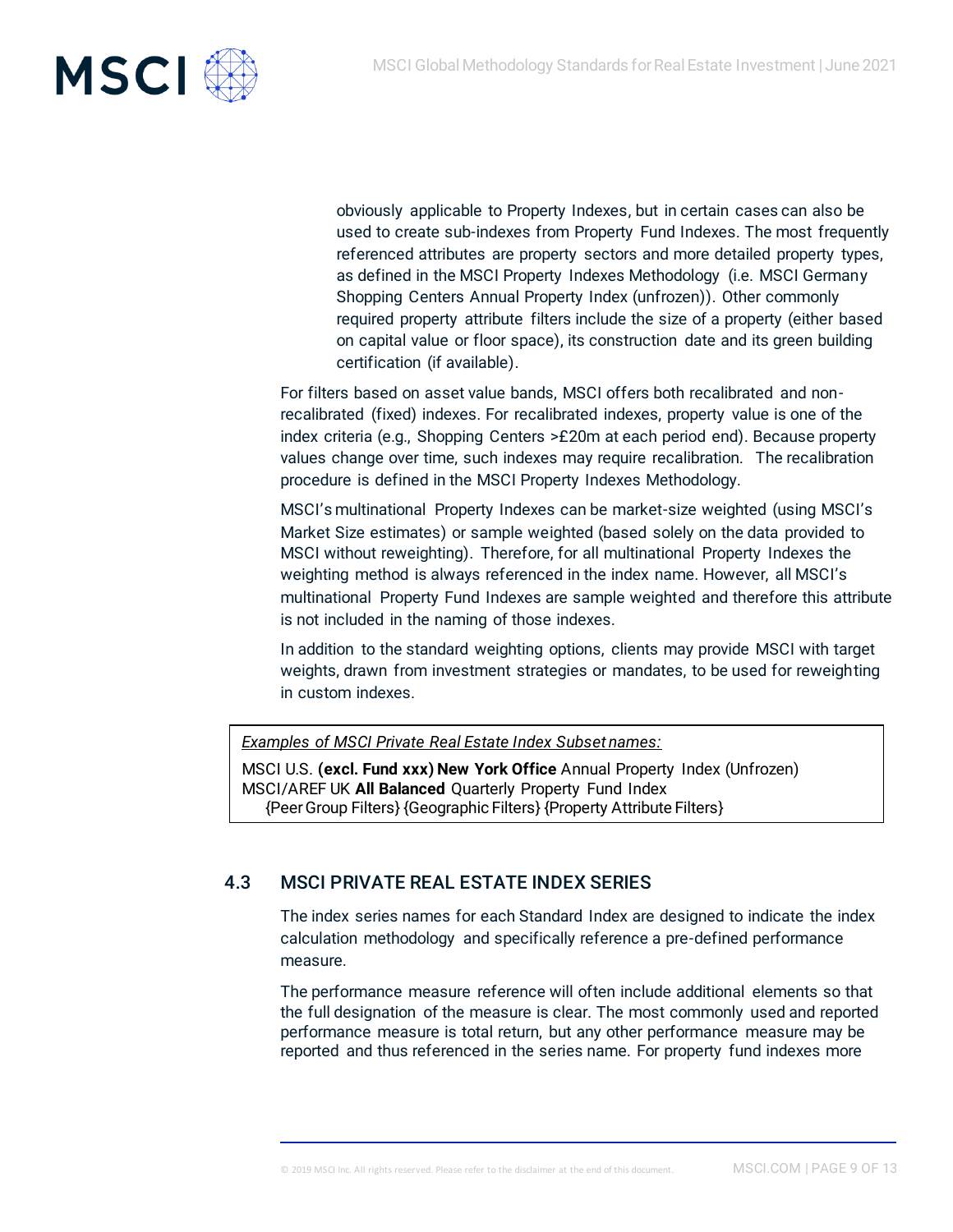

details are required for measures, because they are using different methodologies and could be either net or gross of fees, like:

- Gross Total Return Modified Dietz
- Net Total Return Modified Dietz
- Net Total Return Unitized Adjusted for Crossholdings

Additional information on the reported measure (e.g., unweighted average or percentile ranking), its currency and currency conversion method (e.g., fixed, variable) may be included in the index name to help fully define the index series. If, however, the measure is based on the value-weighted average, that feature will not be included in the name since this is the standard default basis for MSCI real estate performance measures. In addition, the currency conversion method is not included in the index series name for a single national market that is reported in its local currency.

For Property Indexes, the index series name may include additional information on the inclusion/exclusion of property assets that reflect the nature of the investment interest (e.g., directly held property only or including indirect interests). The default analysis inclusion filter is All Assets. In other cases (Standing Investments, Non-Operating assets and Same Store) this filter label will be included in the index name.

However, the investment type "directly held domestic property" is considered to be a default position, and so is not included in any Property Index series name.

*Examples of MSCI Private Real Estate Index Subset names:*

MSCI U.S. (excl. Fund xxx) New York Office Annual Property Index (Unfrozen) **(Total Return; USD)** MSCI/AREF UK All Balanced Quarterly Property Fund Index **(50th Vehicle-level Percentile Net Total Return - Unitized Adjusted for Crossholdings; GBP)** {Measure Function} {Measure} {Currency}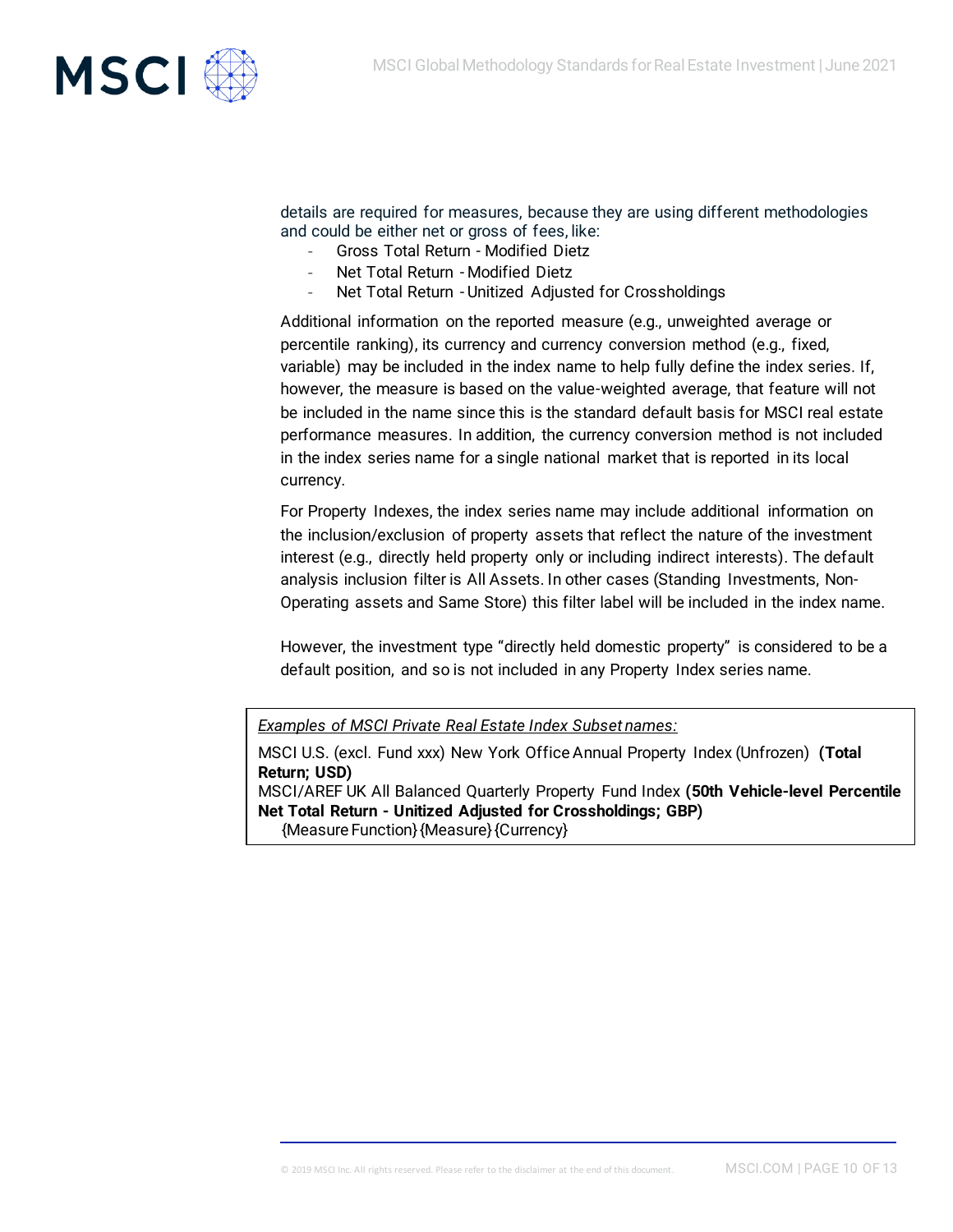

# **5 APPENDIX: Versioning Table**

| <b>Version</b> | <b>Publication</b><br><b>Review</b> |             | <b>Key Changes</b>                                                                                                                                                                                                   |  |
|----------------|-------------------------------------|-------------|----------------------------------------------------------------------------------------------------------------------------------------------------------------------------------------------------------------------|--|
|                | <b>Date</b>                         | <b>Date</b> |                                                                                                                                                                                                                      |  |
| V1.0           | June 2019                           |             | First release of separate<br>document, which outlines the<br>methodology documentation for<br>the MSCI Private Real Estate<br>Indexes.                                                                               |  |
|                |                                     |             | The content of the previously MSCI<br>Global Methodology Standards for<br>Real Estate Investments is<br>included in the MSCI Property<br>Indexes Methodology document as<br>well as the index naming<br>conventions. |  |
| V2.0           | Jun 2021                            |             | Updated section 3.6 on Market<br>specific PFI documents to remove<br>specificity around MSCI/AREF UK<br>Property Fund Index document<br>with introduction of other PFI<br>methodology documents.                     |  |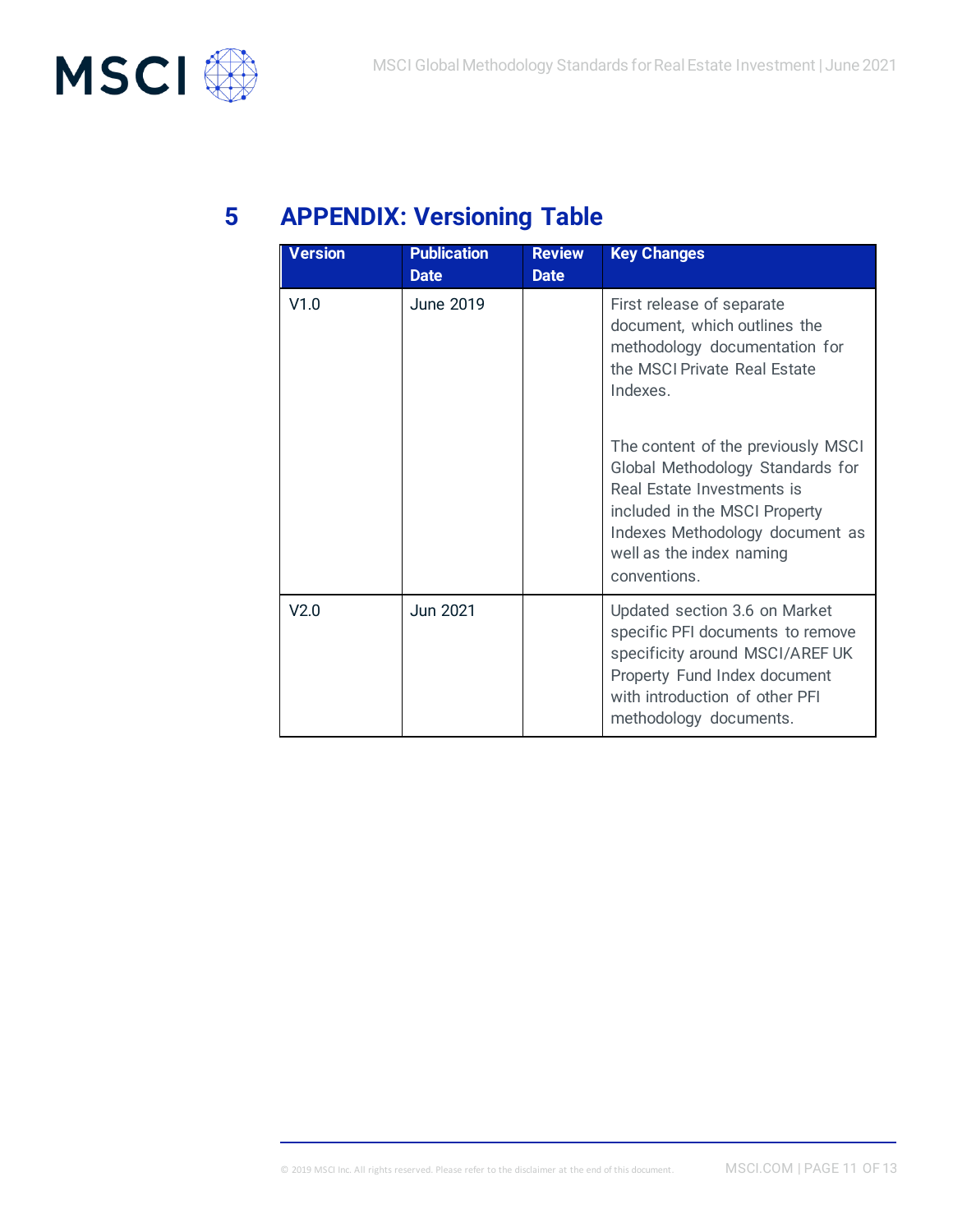

# **Contact us**

|  | realestate@msci.com |  |
|--|---------------------|--|

+ 44 20 7336 4783

| l IS                                                                | + 1 212 804 3900                                                                                                                                                              |
|---------------------------------------------------------------------|-------------------------------------------------------------------------------------------------------------------------------------------------------------------------------|
| UK<br>France<br>Germany<br>Italy<br>Spain<br>South Africa<br>Sweden | EUROPE, MIDDLE EAST & AFRICA<br>+ 44 20 7336 9200<br>+ 44 20 7336 4783<br>+ 49 691 3385 900<br>+ 44 20 7336 9684<br>+ 34 93 467 7403<br>+ 27 11 656 2115<br>+ 46 8 400 252 30 |
|                                                                     |                                                                                                                                                                               |

Canada + 1 416 687 6284

#### **ASIA PACIFIC**

**AMERICAS**

| Australia | + 61 2 9033 9300 |
|-----------|------------------|
| Hong Kong | + 852 2844 9333  |
| Singapore | + 65 6826 9339   |
| Japan     | + 81 3 5211 1455 |

#### **ABOUT MSCI**

MSCI is a leading provider of critical decision support tools and services for the global investment community. With over 45 years of expertise in research, data and technology, we power better investment decisions by enabling clients to understand and analyze key drivers of risk and return and confidently build more effective portfolios. We create industry-leading research-enhanced solutions that clients use to gain insight into and improve transparency across the investment process.

To learn more, please visit www.msci.com.